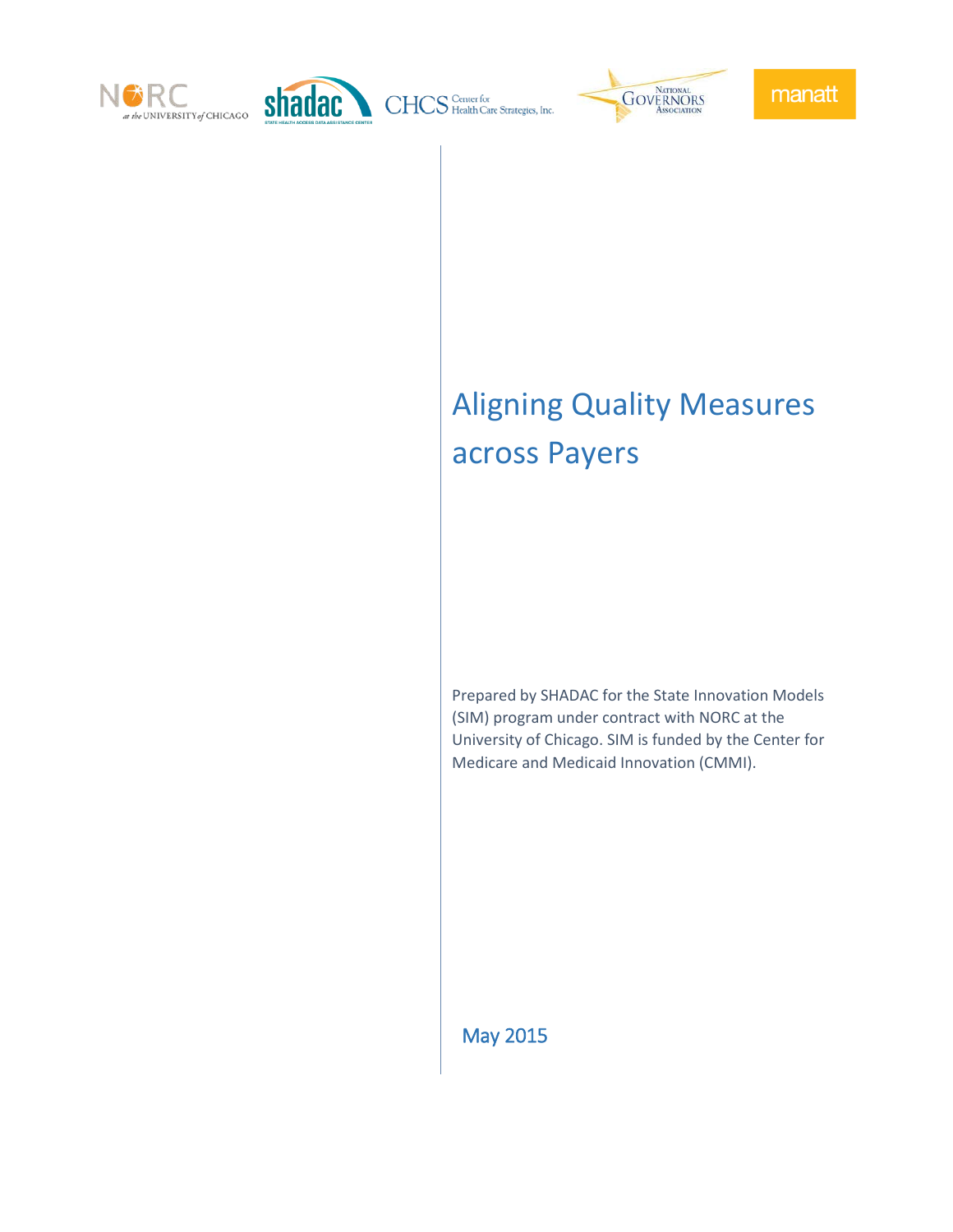# **Introduction**

With a growing emphasis on improving the quality of health care, public and private payers are increasingly measuring the performance of providers on a variety of quality metrics. The purpose of gathering these metrics is to evaluate health care providers and drive them to improve their performance, whether directly through pay-for-performance schemes that give providers financial incentives to improve or indirectly through transparency programs that allow health care consumers to compare the performance of providers and seek care from providers that deliver high-quality services.

The result of many payers individually selecting or developing their own quality measures has been a proliferation of many diverse measures. A related issue is that multiple payers may use the same or similar quality measures, but these individual payers may have different reporting requirements (e.g., time period for reporting). The large number of quality measures, with reporting requirements that may vary by payer, can create substantial administrative burden and make it difficult for providers to focus improvement efforts.

To help address these challenges, a number of states have undertaken efforts at aligning quality measures across multiple payers. In addition to the anticipated benefit of enhanced quality, these efforts at quality measure alignment could potentially yield other benefits. For example, if a system were devised for combining the quality measure data across multiple payers, the precision of the measures could be improved by increasing the size of population, and economies of scale could be achieved by reducing duplication in the reporting and analysis of quality measure data.

This paper describes the efforts of several of the SIM states and provides a framework for states interested in pursuing their own efforts at quality measure alignment, and Table 1 provides a comparison of the states' quality measure alignment efforts. Appendix A offers states a tool to catalogue existing quality measures and identify current alignment, and to consider how those measures meet states' goals and evaluation criteria.

# **Impetus and scope of measure alignment**

Among the five states examined in this paper (Maine, Massachusetts, Minnesota, Oregon, and Vermont), efforts to align quality measures across multiple payers have stemmed from two sources: state legislation mandating the development of a standardized set of quality measures, or from states' SIM projects.<sup>[1](#page-9-0)</sup> While the states followed similar processes for developing sets of aligned quality measures, the specific origins of states' efforts are important because they define the scope of their work.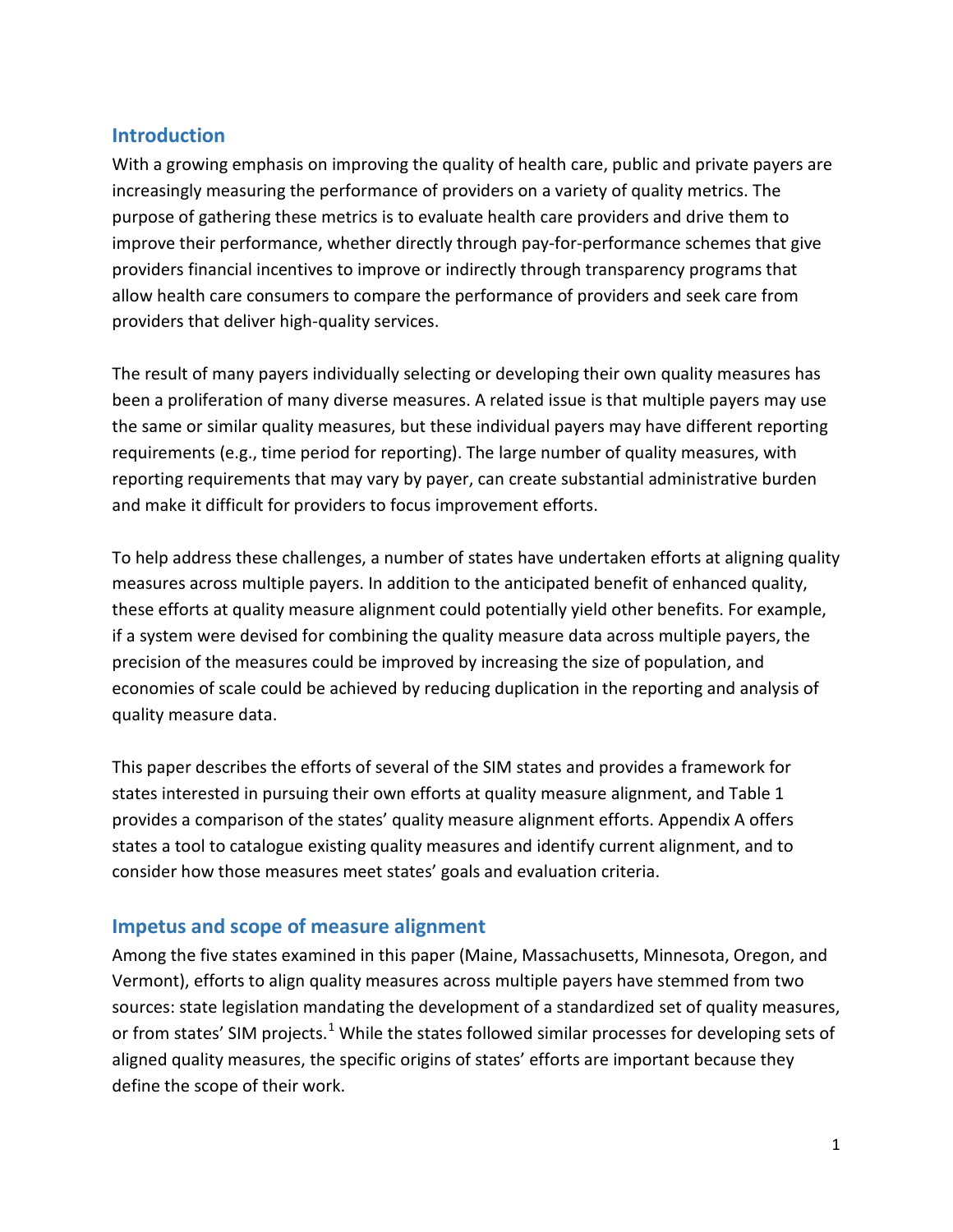#### Legislative origins

Three of the five states we examined began their alignment efforts as the result of legislation. The legislation in two of these states, Massachusetts and Minnesota, directed relatively broad efforts compared to the other states we examined. Minnesota's 2008 law directed the state health department to develop a standard set of quality measures and to publicly report on a subset of these measures, and it prohibited health plans from requiring health care providers to report on additional measures.<sup>[2](#page-9-1)</sup> Massachusetts' 2010 law directs the state's Center for Health Information and Analysis to develop a standard set of quality measures, requires uniform reporting of the measures by providers, and requires that when health plans use quality measures to tier providers in small and non-group markets, they must select those quality measures from the standardized set.<sup>[3](#page-9-2)</sup> Oregon's 2013 law was narrower in scope, establishing a work group to make recommendations for a set of common quality measures to be used by the state's health insurance marketplace, the Oregon Health Authority, and the state's teacher and public employee benefit boards.<sup>[4](#page-9-3)</sup>

#### **State Innovation Model origins**

Maine and Vermont have efforts to develop standard quality measures that originated from their SIM projects. Rather than being broadly focused on all health plans or all providers like Minnesota or Massachusetts, these states' efforts are focused on SIM payment and delivery system reforms. [5](#page-9-4),[6](#page-9-5)

# **Process of aligning quality measures**

While states' initial reasons for undertaking quality measure alignment varied, as has the scope of their efforts, states have followed similar processes for establishing standard measure sets:

#### Developing stakeholder work groups

Each of the five states we examined established a work group of stakeholders to make recommendations for a standardized measure set. These groups typically included representatives of health care providers and facilities, health plans, consumers, technical experts in health care quality/research, and state agencies. The groups also included representatives of employers, though the types of employers reflect the focuses of the alignment efforts. For example, Minnesota, Massachusetts and Oregon's work groups include representatives from private employers, while Maine's work group includes representatives from public employers, and Vermont's work group did not have employer representation.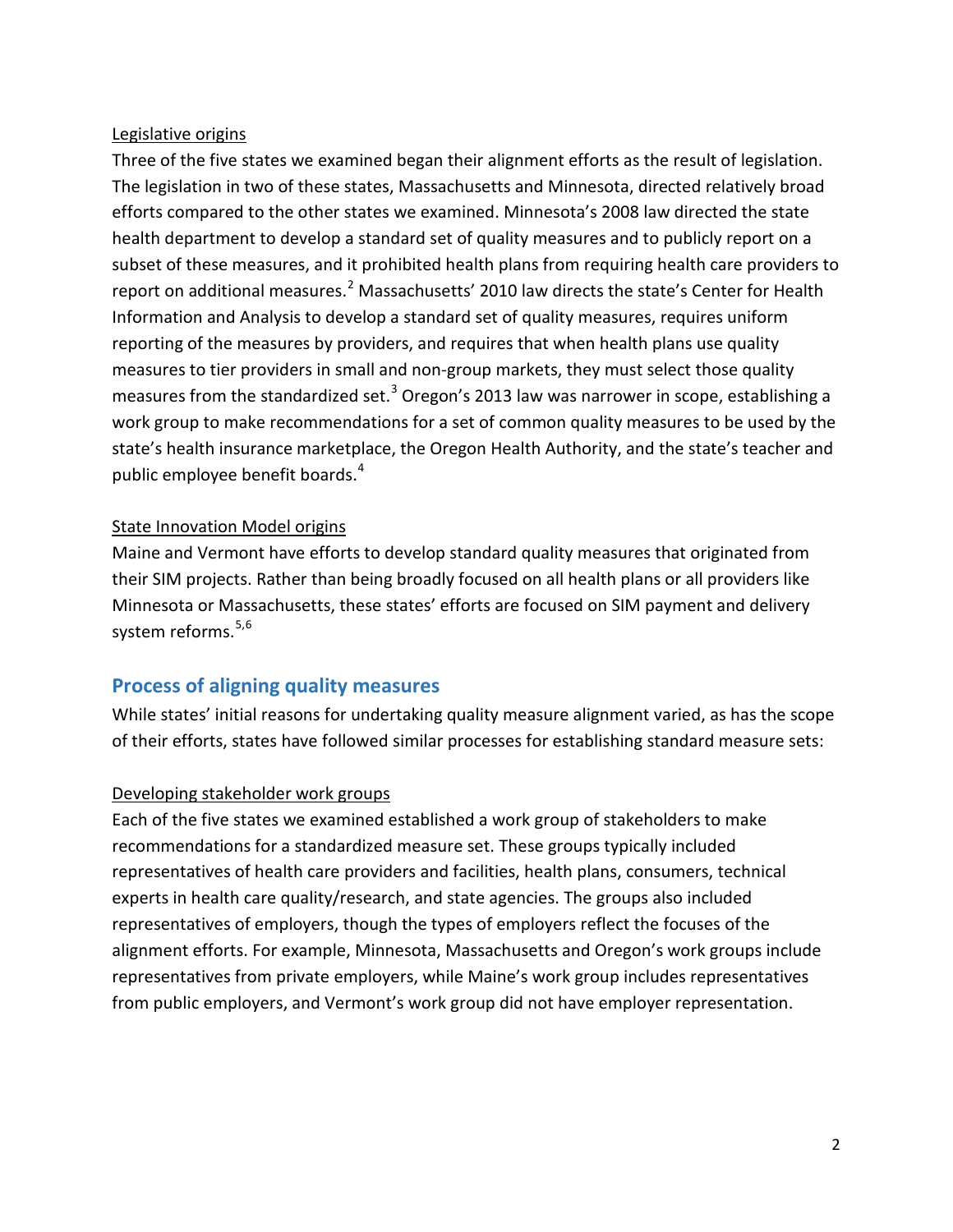## Identifying goals

In some cases, the goals of the alignment efforts were established in legislation creating the work group, as in Minnesota; by a committee that convened the work group, as in Maine; or by the work group itself, as in Oregon.

The goals of individual states' alignment efforts also reflect the reasons for their efforts. For example, the goals of Maine's alignment efforts were tailored to supporting the state's SIM objectives of strengthening primary care, improving transparency and understanding of health care cost and quality, and developing an aligned approach to payment reform. The goals of Minnesota's alignment work, which predates SIM, include making quality information more broadly available and limiting the administrative burden on health care providers.

Establishing criteria for evaluating measures For each state, the measure alignment work groups established criteria for evaluating potential quality metrics. While there is substantial overlap in the criteria that work groups adopted to evaluate measures, individual work groups also adopted criteria unique to their specific goals. For example, Minnesota considered whether consumers would be interested in a measure, fitting with its goal of public transparency. Vermont considered whether a measure was representative of services provided and beneficiaries served by ACOs, a criteria matching the SIM program's aims of payment and delivery system reforms.

#### **Common criteria for evaluating measures**

Many of the criteria states used to in selecting measures were similar, with criteria to:

- Evaluate and compare measures (e.g., reliability and validity, and opportunity for improvement)
- Identify existing alignment (e.g., alignment across multiple health plans/payers, and applicability to most health care providers/facilities)
- Assess the practicality of the measures (e.g. whether data are readily available, and whether they would be burdensome to implement).

Table 1 compares evaluation criteria across states.

# Compiling inventories of measures for consideration

In addition to adopting criteria for evaluating proposed quality measures, alignment work groups also developed inventories of quality measures for consideration. These inventories typically were composed of nationally recognized measures for consideration, (e.g., National Quality Forum-endorsed measures), measures currently being used by stakeholders (e.g., health plans), or a combination. For example, Oregon's work group limited its list of considered measures to those already being used by the entities for which it was making recommendations, while Massachusetts focused on a list of primarily nationally recognized measures that were mandated by legislation for inclusion in the measure set. States' work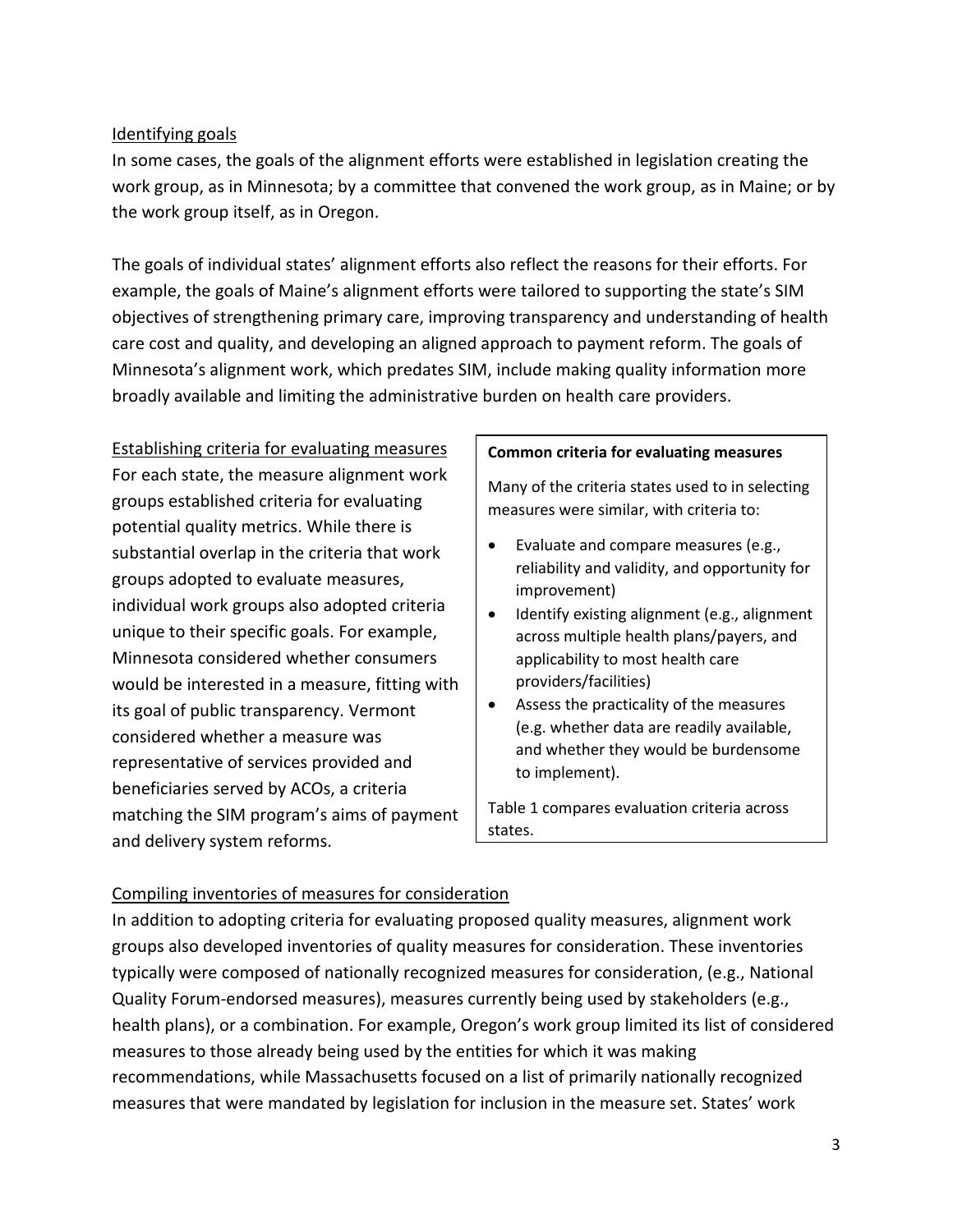groups used these inventories both for developing a list of measures for consideration, as well as for identifying overlap among the numerous measure sets.

#### Making recommendations for standard quality measure sets

After evaluating quality measures up for consideration, the states' work groups made recommendations for metrics to be included in an aligned measure set. There are several components to the work groups' recommendations:

#### *Rankings versus endorsements*

States' work groups followed two methods for making recommendations. Some, such as Oregon, followed a simple endorsement approach, in which the work group provided its recommendations for measures that should be included in the standard measure set. In their formal recommendations, these work groups typically provided a rationale, describing whether or how they met the evaluation criteria. Other states followed a ranking approach. For example, because its legislation requiring creation of a standard quality measure set mandated certain measures be included (e.g., Centers for Medicare & Medicaid Services process measures, Hospital Consumer Assessment of Healthcare Providers and Systems measures, and Healthcare Effectiveness Data and Information Set measures), Massachusetts' work group evaluated on a numerical scale how well each mandated and other non-mandated measures met evaluation criteria.

# *Current and future recommendations*

Recognizing that some measures required further study or that data were not readily available to implement certain desired measures, some states provided two tiers of measures. The first tier was for measures they recommended for current implementation, and the second tier was for measures they recommended further examining in the future.

# *Recommendation to authorized entity*

A common theme across the states was that each convened a work group of stakeholders to provide recommendations to another entity to make a final determination about the standard measure set. However, the entity with the responsibility for approving the final measure set varied among the states. In Maine and Vermont, the work groups were tasked to provide their recommendations to the states' SIM programs for consideration. In Maine, the state also will nominate these recommended measures to the Maine Health Management Coalition's Pathways to Excellence initiative, a voluntary program for public reporting on aligned quality measures.<sup>1</sup> In Massachusetts and Minnesota, whose efforts preceded SIM, the work groups provided their recommendations to state health agencies, which were given the authority to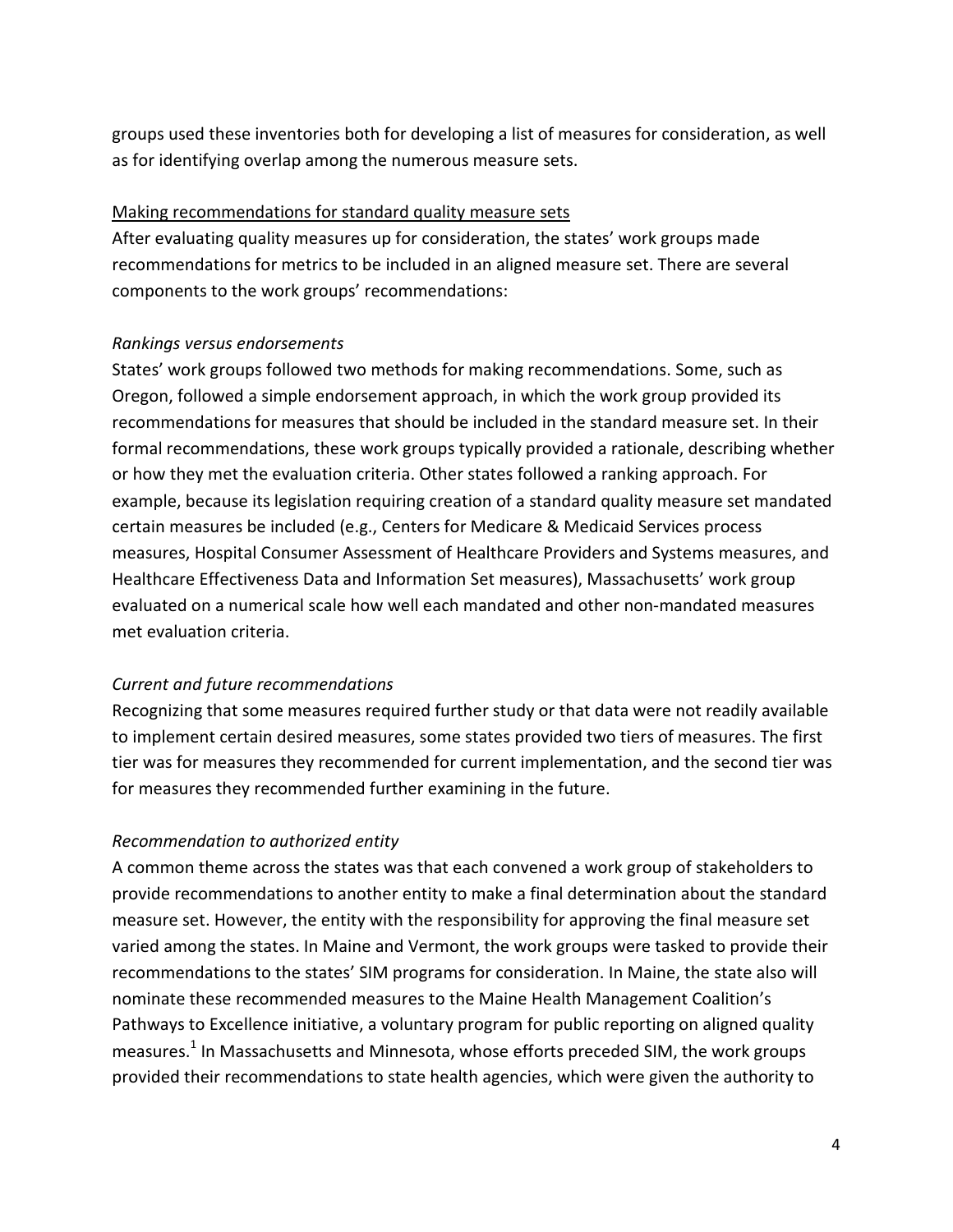make a final decision.<sup>[7,](#page-9-6)[8](#page-9-7)</sup> In Oregon, the work group provided its recommendations in a final report to the state legislature. $9$ 

## Ongoing maintenance of quality measure sets

Most of the states developed methods for continuous or annual re-evaluation of their aligned measure sets. These involve review by the states' alignment work groups to consider whether to retire or modify existing measures, or add new measures. The re-evaluation processes are similar to the work groups' original processes of selecting aligned measures, although work groups sometimes made process revisions. For example, Massachusetts' work group changed its measure evaluation criteria for 2013, expanding the criteria from an original set of validity and practicality to also include reliability and validity, ease of measurement, existing field implementation, and susceptibility to improvement.

# **Use of aligned quality measure sets**

Compared to the processes of aligning measure sets, which were similar across the five states, the states' intended uses of the standardized metrics were more highly varied. As mentioned earlier, they differed both in whom they were designed to be used by, as well as how they were to be used:

# Who uses the measure sets

The scope of whom states intended to use the measure sets ranged from relatively narrow to very broad:

- Oregon's efforts at alignment focused on four state entities: The Oregon Health Authority, the state's health insurance marketplace, and the state public employee and teacher's benefit boards.
- Maine and Vermont's quality measure alignment work focused on developing standard sets of quality measures for use in their SIM payment and delivery reform projects.
- Minnesota and Massachusetts' measure sets were created for use by the states and by commercial health plans.

#### How the measure sets are used

Some states have implemented their standardized quality measure sets, while others have not yet formally adopted their measures. Additionally, they took different approaches to how the measures were intended to be used:

• Oregon's work group provided recommendations of how the four entities under its focus could use the measures. For example, it suggested the Oregon Health Authority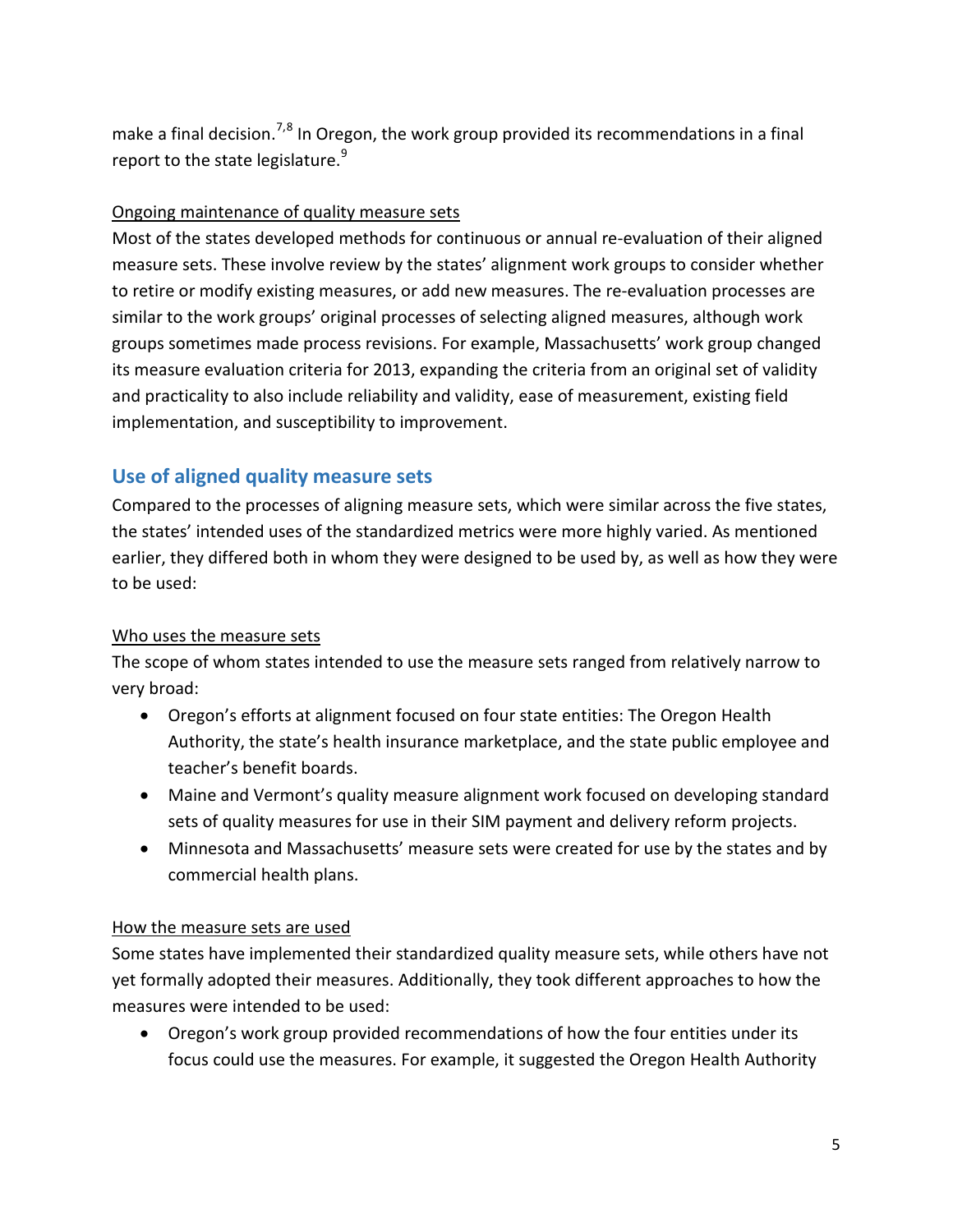could use them for public reporting and payment for the state's Coordinated Care Organizations.

- Maine and Vermont undertook quality measurement alignment with the intentions of publicly reporting and using the data for performance-based payment, as well as monitoring their SIM programs.
- The legislation that produced Massachusetts and Minnesota's efforts included instructions for how the measure sets were to be used:
	- o Minnesota prohibited health plans from requiring that health care providers report quality measures other than those in its Statewide Quality Reporting and Measurement System. The state's measure sets also were designed for public reporting and are used in a statewide Quality Incentive Payment System (QIPS).
	- o Massachusetts required providers to report on its Standard Quality Measure Set, and it required that when health plans use quality measures for developing provider tiers in small group and non-group, they must select those measures from the aligned measure set. The measures also were designed for public reporting.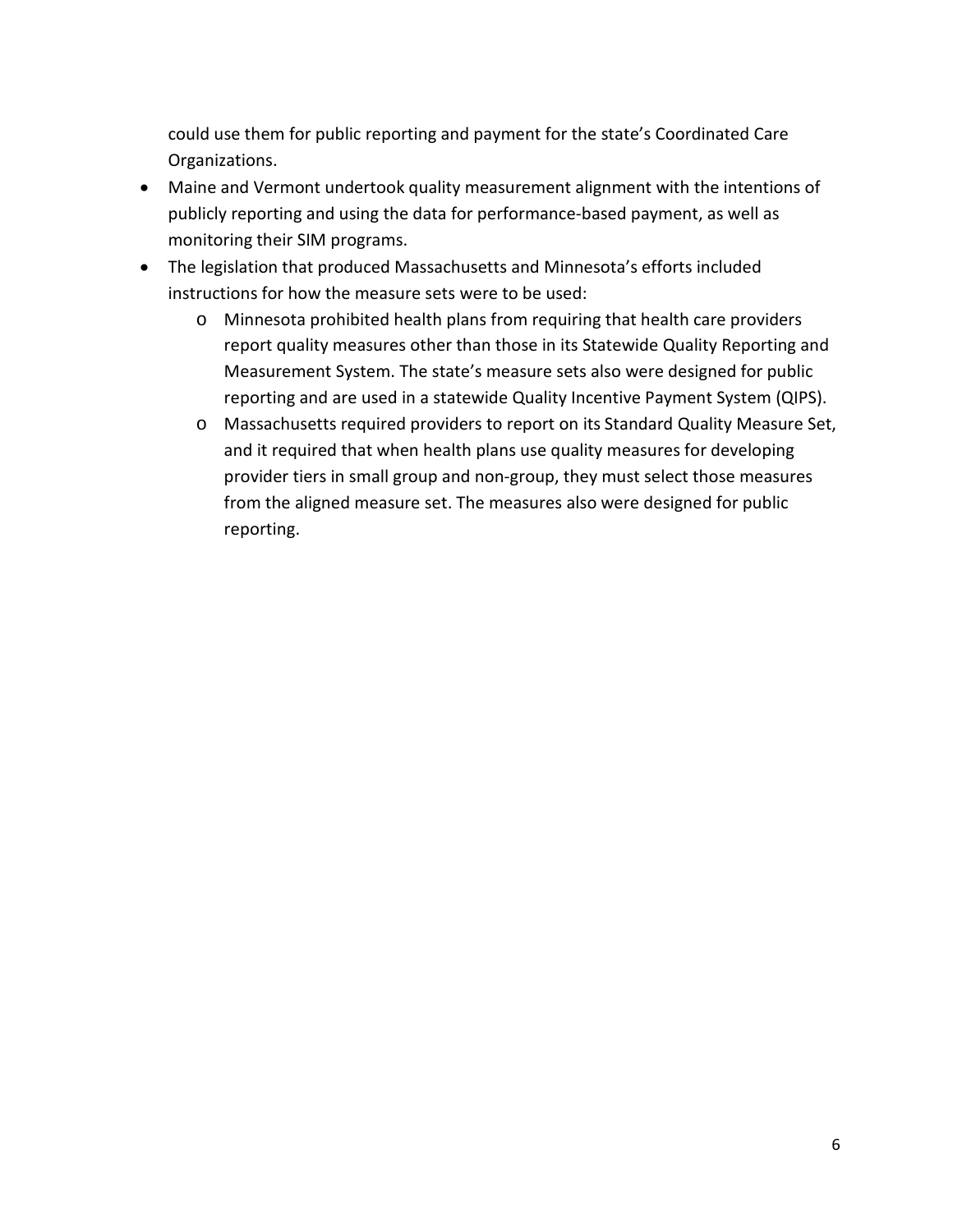|                                                       | <b>Minnesota</b>                                                                                                                                                                                    | <b>Oregon</b>                                                                                                                                                                                                                       | <b>Vermont</b>                                                                                                                                                                                                                                                      | <b>Maine</b>                                                                                                                                      | <b>Massachusetts</b>                                                                                                                                                                                                                                                                                     |
|-------------------------------------------------------|-----------------------------------------------------------------------------------------------------------------------------------------------------------------------------------------------------|-------------------------------------------------------------------------------------------------------------------------------------------------------------------------------------------------------------------------------------|---------------------------------------------------------------------------------------------------------------------------------------------------------------------------------------------------------------------------------------------------------------------|---------------------------------------------------------------------------------------------------------------------------------------------------|----------------------------------------------------------------------------------------------------------------------------------------------------------------------------------------------------------------------------------------------------------------------------------------------------------|
| <b>Impetus for alignment</b>                          | Legislatively                                                                                                                                                                                       | Legislatively                                                                                                                                                                                                                       | To support SIM                                                                                                                                                                                                                                                      | To support SIM                                                                                                                                    | Legislatively                                                                                                                                                                                                                                                                                            |
| effort                                                | mandated                                                                                                                                                                                            | mandated                                                                                                                                                                                                                            | objectives                                                                                                                                                                                                                                                          | objectives                                                                                                                                        | mandated                                                                                                                                                                                                                                                                                                 |
| <b>Stakeholders included</b>                          | Health care<br>providers and<br>facilities<br>Health plans<br>$\bullet$<br><b>Employers and</b><br>$\bullet$<br>other purchasers<br>Consumers<br>$\bullet$<br><b>Technical experts</b><br>$\bullet$ | <b>Health care</b><br>providers and<br>facilities<br>Health plans<br>$\bullet$<br>Employers<br>$\bullet$<br>Consumers<br>$\bullet$<br><b>Technical experts</b><br>$\bullet$<br>Plus OHA,<br>$\bullet$<br>exchange, PEBB<br>and OEBB | Health care<br>providers and<br>facilities<br>Health plans<br>$\bullet$<br>Consumers<br>$\bullet$<br><b>Technical experts</b><br>$\bullet$<br>IT expert<br>$\bullet$<br><b>Green Mountain</b><br>$\bullet$<br>Care Board<br>Numerous state<br>$\bullet$<br>agencies | Health care<br>providers and<br>facilities<br>Health plans<br>(including<br>Medicaid)<br>Public employers                                         | <b>Health care</b><br>providers and<br>facilities<br>Employers<br>$\bullet$<br>Health plans<br>$\bullet$<br><b>Consumers</b><br>Public employee<br>$\bullet$<br>benefits<br>commission<br><b>Center for Health</b><br>$\bullet$<br>Information and<br>Analysis<br>Medicaid<br>Multiple state<br>agencies |
| <b>Goals of alignment</b><br>efforts                  | <b>Public reporting</b><br>$\bullet$<br>Reduce<br>$\bullet$<br>administrative<br>burden on health<br>care providers<br>Payment<br>$\bullet$<br>incentives                                           | <b>Triple Aim:</b><br>Improved care<br>1.<br>Improved health<br>2.<br><b>Reduced costs</b><br>3.                                                                                                                                    | <b>Triple Aim:</b><br>Improved care<br>1.<br>Improved health<br>2.<br><b>Reduced costs</b><br>3.                                                                                                                                                                    | <b>Support SIM project</b><br>objectives:<br>Strengthening<br>$\bullet$<br>primary care<br><b>Public reporting</b><br>$\bullet$<br>Payment reform | Improve health<br>$\bullet$<br>care quality<br><b>Reduce costs</b><br>$\bullet$<br><b>Public reporting</b><br>$\bullet$                                                                                                                                                                                  |
| <b>Main criteria for</b><br>evaluation of<br>measures |                                                                                                                                                                                                     |                                                                                                                                                                                                                                     |                                                                                                                                                                                                                                                                     |                                                                                                                                                   |                                                                                                                                                                                                                                                                                                          |
| <b>Reliable and valid</b>                             | $\checkmark$                                                                                                                                                                                        |                                                                                                                                                                                                                                     | ✓                                                                                                                                                                                                                                                                   |                                                                                                                                                   |                                                                                                                                                                                                                                                                                                          |
| <b>Readily available/</b><br>feasible to implement    |                                                                                                                                                                                                     | ✓                                                                                                                                                                                                                                   |                                                                                                                                                                                                                                                                     |                                                                                                                                                   |                                                                                                                                                                                                                                                                                                          |

# **Table 1: Comparison of State Quality Measure Alignment Efforts**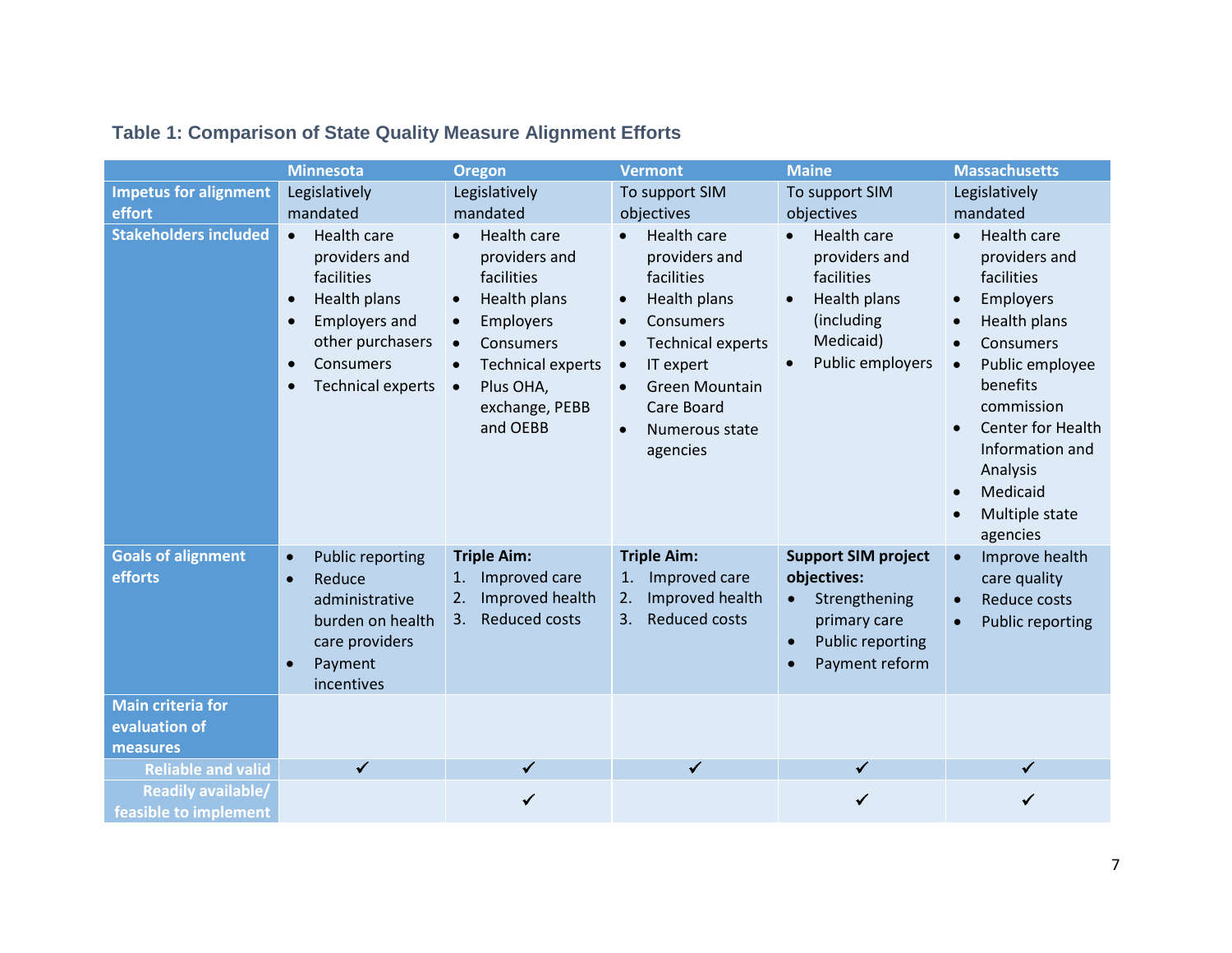|                                      | <b>Minnesota</b>                                                                                                                                                               | <b>Oregon</b>                                                                                  | <b>Vermont</b>                    | <b>Maine</b>                                                                                                                                                              | <b>Massachusetts</b>                                                                                                                                                                                                      |
|--------------------------------------|--------------------------------------------------------------------------------------------------------------------------------------------------------------------------------|------------------------------------------------------------------------------------------------|-----------------------------------|---------------------------------------------------------------------------------------------------------------------------------------------------------------------------|---------------------------------------------------------------------------------------------------------------------------------------------------------------------------------------------------------------------------|
| Importance/relevance                 | ✓                                                                                                                                                                              |                                                                                                |                                   | ✔                                                                                                                                                                         |                                                                                                                                                                                                                           |
| <b>Not administratively</b>          |                                                                                                                                                                                |                                                                                                | $\checkmark$                      | ✓                                                                                                                                                                         |                                                                                                                                                                                                                           |
| burdensome                           |                                                                                                                                                                                |                                                                                                |                                   |                                                                                                                                                                           |                                                                                                                                                                                                                           |
| <b>Opportunity for</b>               | ✓                                                                                                                                                                              |                                                                                                |                                   |                                                                                                                                                                           |                                                                                                                                                                                                                           |
| improvement                          |                                                                                                                                                                                |                                                                                                |                                   |                                                                                                                                                                           |                                                                                                                                                                                                                           |
| <b>Inclusive of most or</b>          |                                                                                                                                                                                |                                                                                                |                                   |                                                                                                                                                                           |                                                                                                                                                                                                                           |
| all providers/                       |                                                                                                                                                                                | $\checkmark$                                                                                   |                                   |                                                                                                                                                                           | ✓                                                                                                                                                                                                                         |
| hospitals                            |                                                                                                                                                                                |                                                                                                |                                   |                                                                                                                                                                           |                                                                                                                                                                                                                           |
| <b>Outcomes focus</b>                | ✓                                                                                                                                                                              |                                                                                                | ✓                                 |                                                                                                                                                                           |                                                                                                                                                                                                                           |
| <b>Aligned with other</b>            | $\checkmark$                                                                                                                                                                   | $\checkmark$                                                                                   | ✓                                 | $\checkmark$                                                                                                                                                              | ✔                                                                                                                                                                                                                         |
| measure set(s)                       |                                                                                                                                                                                |                                                                                                |                                   |                                                                                                                                                                           |                                                                                                                                                                                                                           |
| <b>Measures progress</b>             |                                                                                                                                                                                |                                                                                                |                                   |                                                                                                                                                                           |                                                                                                                                                                                                                           |
| toward policy                        |                                                                                                                                                                                |                                                                                                | ✓                                 | ✓                                                                                                                                                                         |                                                                                                                                                                                                                           |
| objectives                           |                                                                                                                                                                                |                                                                                                |                                   |                                                                                                                                                                           |                                                                                                                                                                                                                           |
| <b>Use of measures</b>               |                                                                                                                                                                                |                                                                                                |                                   |                                                                                                                                                                           |                                                                                                                                                                                                                           |
| Who?                                 | Public and<br>$\bullet$<br>private payers<br>limited to using<br>standard<br>measures<br>All providers<br>required to<br>report a subset<br>of the<br>standardized<br>measures | State purchasers<br><b>Health insurance</b><br>exchange                                        | <b>ACOs</b><br><b>Vermont SIM</b> | MaineCare and<br>commercial<br>health plans<br>agree to use the<br>aligned measures<br>through<br>adoption by the<br>voluntary<br>Pathways to<br>Excellence<br>initiative | Payers limited to<br>$\bullet$<br>using standard<br>measures when<br>using quality to<br>tier networks<br>Required<br>$\bullet$<br>reporting by<br>health care<br>facilities,<br>medical groups<br>and provider<br>groups |
| How?<br>(e.g., reporting<br>payment) | Reporting and<br>payment                                                                                                                                                       | <b>Reporting (quality</b><br>ratings for QHPs) and<br>purchasing decisions<br>by public payers | Reporting and<br>payment          | Reporting and<br>payment                                                                                                                                                  | Reporting and tiering<br>of networks by<br>health plans                                                                                                                                                                   |
| <b>Updating measures</b>             | Annual review                                                                                                                                                                  |                                                                                                | Annual review                     |                                                                                                                                                                           | Annual review                                                                                                                                                                                                             |